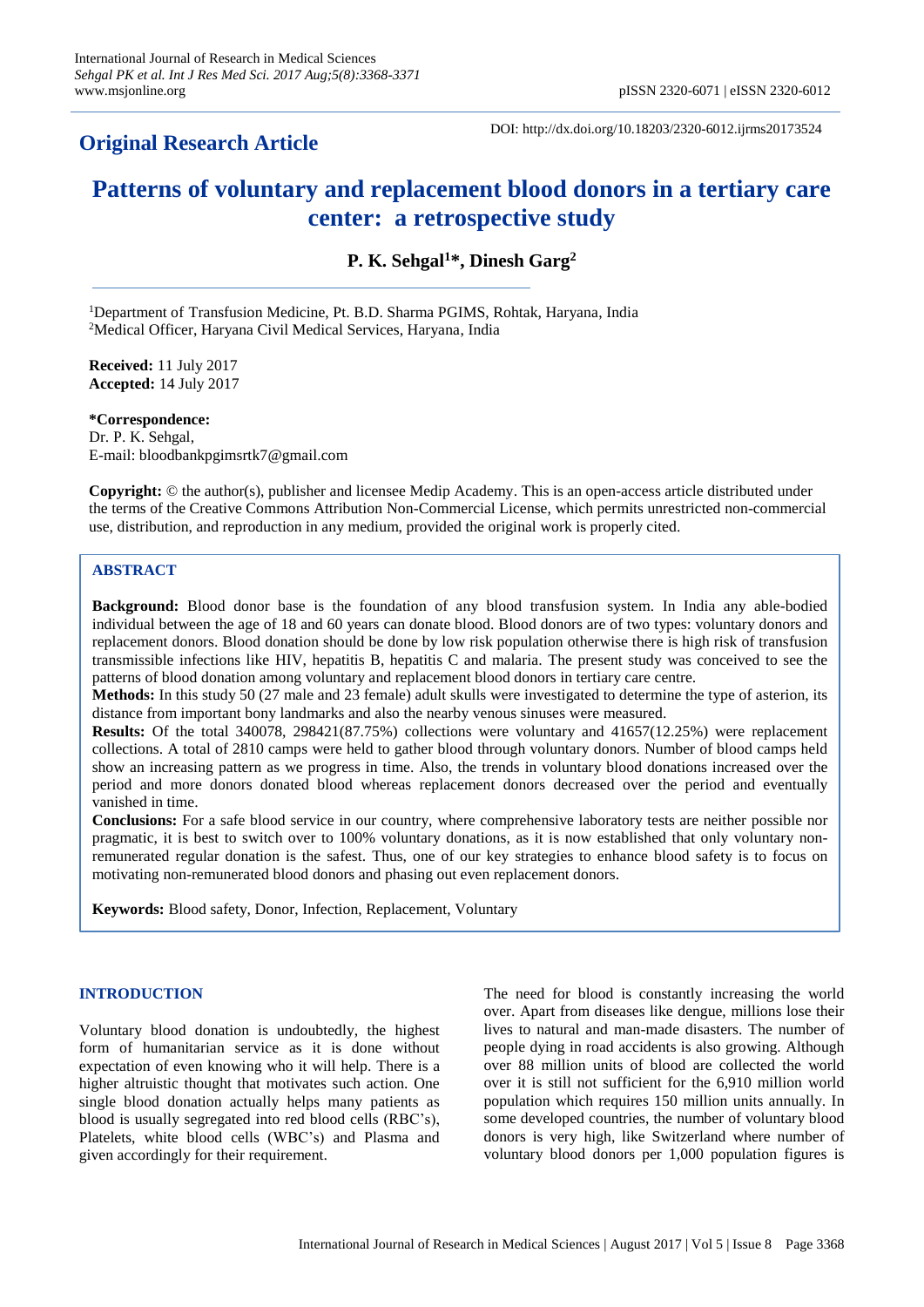113 and in Japan, it is 70 but in India it is still very low, 8 for every 1,000 population. 1

Blood donor base is the foundation of any blood transfusion system. In India any able-bodied individual between the age of 18 and 60 years can donate blood. After the historic directives of the Supreme Court officially, there is theoretically no paid blood seller in India from January 1, 1998. 2

#### *So, at the moment, blood donors are of two types*

### *Voluntary blood donor*

A voluntary blood donor donates blood out of his/her free will without expecting anything of monetary value from the blood bank or patients" relatives or any other source at the time of donation or in future. Acceptance of voluntary blood donor's certificates, badges or cards is permissible according to the law of the land. Such recognition of donor is universal. 3

#### *Replacement blood donor*

Replacement blood donor is a member of the family or a friend of the patient who donates blood in replacement of blood needed for the particular patient without involvement of any monetary or other benefits from any source. Normally, blood bank or transfusion centre provides the right group of blood for the patient and replacement donor belonging to any other blood group replaces the supply in quantity.<sup>3</sup>

Blood donation is not hazardous and it proves to be a healthy habit that helps blood renewal. The volume of blood donation is about 350-400 ml, almost 7.5% of the adult blood volume. It is compensated in a short period of time.

The present study was aimed to see the trend of voluntary and replacement blood donors over the period from 2007 to 2016 at a tertiary care centre in North India.

# **METHODS**

This was a retrospectively record based study done at Department of Transfusion Medicine, PGIMS, Rohtak, Haryana over a period of 10 years (2007–16). All blood donations collected over this period were included. The donors were either voluntary or replacement donors. Replacement donors were either relatives or friends of patients.

## *Criteria for blood donation were*

- Age between 18 and 60 years
- Haemoglobin not less than 12.5 g/dL
- Pulse between 50 and 100/minute with no irregularities
- Blood pressure Systolic 100-180 mm Hg and Diastolic 50 - 100 mm Hg
- Temperature Normal (oral temperature not exceeding  $37.5^{\circ}$ C)
- Body weight not less than 45 Kg.

Before donation "Blood Donation Form" had been filled by every donor and this form had particulars about age, gender, address, and occupation, date of previous donation, any illness and medical treatment taken. The consent was taken. Donation taken only after physical examination carried out by the doctor. Professional donors were not taken for donation and ruled out by asking family and personal questions regarding patients. Blood donations were taken either in outdoor blood donation drives or in blood bank, without remuneration were considered as Voluntary Donors (VD). Replacement Donors (RD) included donation given for a particular patient.

#### **RESULTS**

Of the total 340078, 298421 (87.75%) collections were voluntary and 41657 (12.25%) were replacement collections. A total of 2810 camps were held to gather blood through voluntary donors. A total of 2810 blood camps were also held during the same period. Number of blood camps held show an increasing pattern as we progress in time. Also, the trends in voluntary blood donations increased over the period and more donors donated blood whereas replacement donors decreased over the period and eventually vanished in time.



**Figure 1: Trends in blood donations over the study period.**



**Figure 2: Trends of blood camps held year wise.**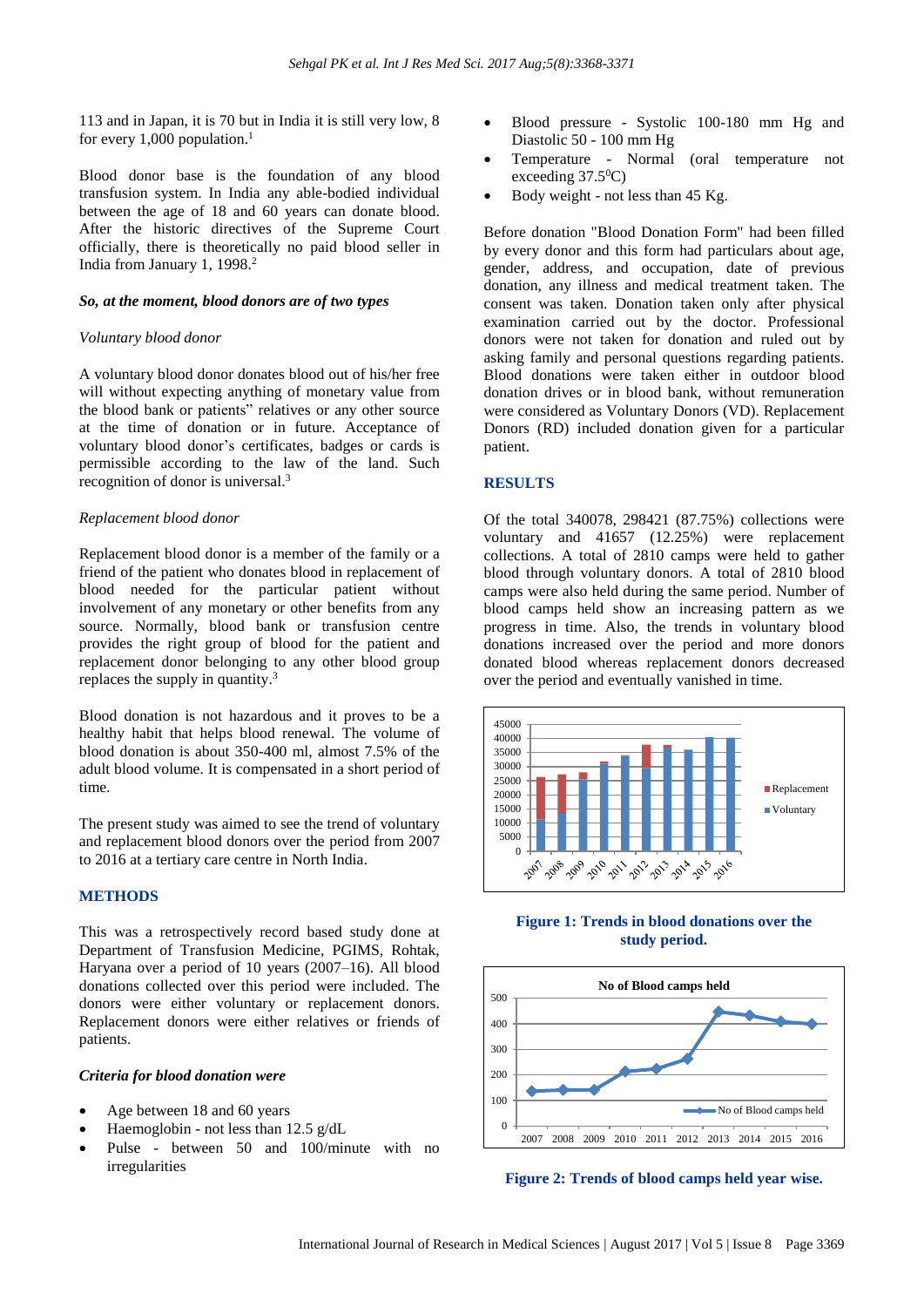| Year  | <b>Voluntary</b><br>collection | <b>Replacement</b><br>collection | <b>Total</b><br>collections |
|-------|--------------------------------|----------------------------------|-----------------------------|
| 2007  | 11354 (43.1%)                  | 14999 (56.9%)                    | 26353                       |
| 2008  | 13563 (49.6%)                  | 13790 (50.4%)                    | 27353                       |
| 2009  | 25463 (90.9%)                  | 2523 (9.1%)                      | 27986                       |
| 2010  | 31032 (97.3%)                  | 829 (2.7%)                       | 31861                       |
| 2011  | 33873 (99.4%)                  | $175(0.6\%)$                     | 34048                       |
| 2012  | 29500 (77.9%)                  | 8329 (22.1%)                     | 37829                       |
| 2013  | 36760 (97.3%)                  | 1012 (2.7%)                      | 37772                       |
| 2014  | 36030 (100%)                   | 0                                | 36030                       |
| 2015  | 40553 (100%)                   | $\Omega$                         | 40553                       |
| 2016  | 40293 (100%)                   | 0                                | 40293                       |
| Total | 298421 (87.75%)                | 41657 (12.25%)                   | 340078                      |

# **Table 1: Trends in voluntary and replacement blood donation.**

# **Table 2: Whole blood and blood components were also issued during the same period which is depicted.**

| Year | <b>Components issued</b> | <b>Whole blood issued</b> |
|------|--------------------------|---------------------------|
| 2007 | 17405                    | 16632                     |
| 2008 | 26366                    | 12379                     |
| 2009 | 34325                    | 6158                      |
| 2010 | 41133                    | 3889                      |
| 2011 | 45368                    | 4694                      |
| 2012 | 52483                    | 4282                      |
| 2013 | 59050                    | 4509                      |
| 2014 | 56115                    | 3766                      |
| 2015 | 65229                    | 4427                      |
| 2016 | 65144                    | 3633                      |

### **DISCUSSION**

Voluntary blood donors are the cornerstone of a safe and adequate supply of blood and blood products. The safest blood donors are voluntary which are non-remunerated and belong to low-risk populations.

Despite this notion, family/replacement donors still provide more than 45% of the blood collected in India. Such donors are supposed to be associated with a significantly higher prevalence of transfusiontransmissible infections (TTIs) including HIV, hepatitis B, hepatitis C, syphilis and malaria. 3

In our study, voluntary donations were about 87% of the total. In northern India, the voluntary donor rates vary from 9.1% to 52.3% and the National AIDS Control Organization (NACO) reported that in 2007, voluntary donations in India were about 55%.<sup>3</sup> The authors encountered a steady rise in voluntary donors from about 43% in 2007 to about 100% in 2016, a trend noted in other studies too. 4-7 However, replacement donors still comprise a large proportion of blood donors. $8-10$  (Table 2).

The current scenario is definitely hopeful however challenges continue to exist. The target for the country is to achieve more than 90% voluntary blood donors. There are marked regional variations, some states collect voluntary blood units more than the national average, others are far below in meeting targets. The VBD in almost 13 states of the country is less than 50%. Seasonal variations also account for fluctuations in blood collections. The voluntary blood donation is less during extremes of weather conditions like harsh summer or winter months. It is also affected by examination periods of students and vacations of educational institutions. 11

For a safe blood service in our country, where comprehensive laboratory tests are neither possible nor pragmatic, it is best to switch over to 100% voluntary donations, as it is now established that only voluntary non-remunerated regular donation is the safest. Thus, one of our key strategies to enhance blood safety is to focus on motivating non-remunerated blood donors and phasing out even replacement donors.

The key to recruiting and retaining safe blood donors is good epidemiological data on the prevalence (and incidence, where possible) of infectious markers in the general population to identify low-risk donor populations coupled with an effective donor education, motivation and recruitment strategy to recruit new voluntary nonremunerated blood donors from these populations. A pleasant environment in the blood bank, good donor care, polite and effective communication between staff and donors are all important factors for the retention of blood donors.

A guideline designed to assist those responsible for blood donor recruitment and implement a programme to improve communication with blood donors has been developed by National AIDS Control Organization (NACO). These guidelines provide approaches for organizing, collecting information and developing plans; as well as providing ideas that individual centres might consider for recruiting, educating and retaining safe donors.

*Funding: No funding sources Conflict of interest: None declared Ethical approval: The study was approved by the Institutional Ethics Committee*

#### **REFERENCES**

- 1. Indian Red Cross Society. National Voluntary Blood Donation Day-Message of the Secretary General. [Cited on 13 June, 2017]. Available at: http://www.indianredcross.org/sg-message-27-sep-2013.htm.
- 2. Jayaraman KS. Ban on sale may cause Indian Blood Shortage. Nature Med. 1998;4:139.
- 3. National AIDS Control Organization (NACO). Voluntary Blood donation programme- An operational guideline. Ministry of Health and Family Welfare, New Delhi. 2007:13.